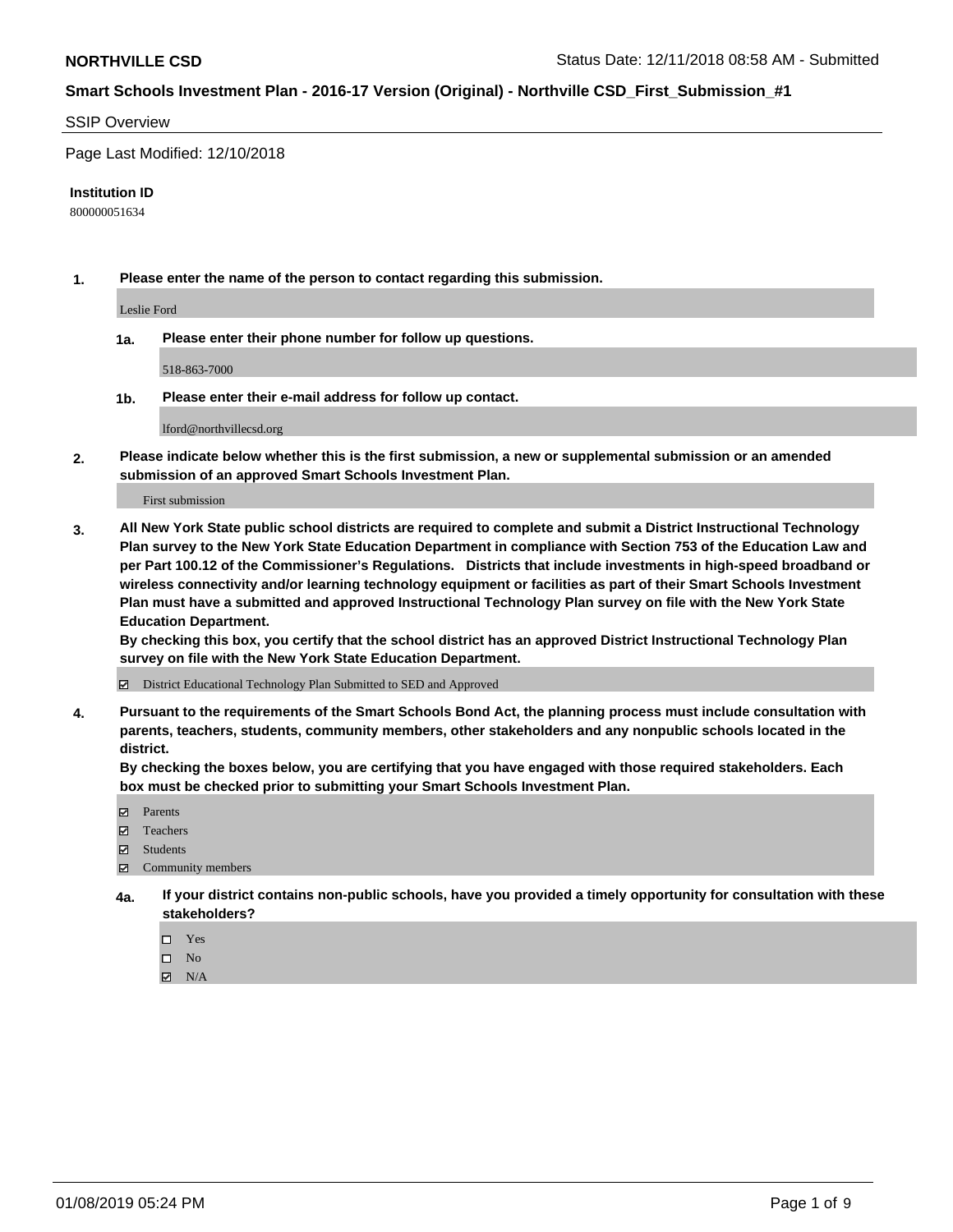### SSIP Overview

Page Last Modified: 12/10/2018

### **5. Certify that the following required steps have taken place by checking the boxes below: Each box must be checked prior to submitting your Smart Schools Investment Plan.**

- The district developed and the school board approved a preliminary Smart Schools Investment Plan.
- $\boxtimes$  The preliminary plan was posted on the district website for at least 30 days. The district included an address to which any written comments on the plan should be sent.
- $\boxtimes$  The school board conducted a hearing that enabled stakeholders to respond to the preliminary plan. This hearing may have occured as part of a normal Board meeting, but adequate notice of the event must have been provided through local media and the district website for at least two weeks prior to the meeting.
- The district prepared a final plan for school board approval and such plan has been approved by the school board.
- $\boxtimes$  The final proposed plan that has been submitted has been posted on the district's website.
- **5a. Please upload the proposed Smart Schools Investment Plan (SSIP) that was posted on the district's website, along with any supporting materials. Note that this should be different than your recently submitted Educational Technology Survey. The Final SSIP, as approved by the School Board, should also be posted on the website and remain there during the course of the projects contained therein.**

Smart Schools Investment Plan, approved 6-2016.pdf

**5b. Enter the webpage address where the final Smart Schools Investment Plan is posted. The Plan should remain posted for the life of the included projects.**

https://sites.google.com/a/northvillecsd.org/ncsd/home/board-of-education/board-of-education-policies

**6. Please enter an estimate of the total number of students and staff that will benefit from this Smart Schools Investment Plan based on the cumulative projects submitted to date.**

515

**7. An LEA/School District may partner with one or more other LEA/School Districts to form a consortium to pool Smart Schools Bond Act funds for a project that meets all other Smart School Bond Act requirements. Each school district participating in the consortium will need to file an approved Smart Schools Investment Plan for the project and submit a signed Memorandum of Understanding that sets forth the details of the consortium including the roles of each respective district.**

 $\Box$  The district plans to participate in a consortium to partner with other school district(s) to implement a Smart Schools project.

**8. Please enter the name and 6-digit SED Code for each LEA/School District participating in the Consortium.**

| <b>Partner LEA/District</b> | <b>ISED BEDS Code</b> |
|-----------------------------|-----------------------|
| (No Response)               | (No Response)         |

**9. Please upload a signed Memorandum of Understanding with all of the participating Consortium partners.**

(No Response)

**10. Your district's Smart Schools Bond Act Allocation is:**

\$344,944

**11. Enter the budget sub-allocations by category that you are submitting for approval at this time. If you are not budgeting SSBA funds for a category, please enter 0 (zero.) If the value entered is \$0, you will not be required to complete that survey question.**

|                                              | Sub-<br><b>Allocations</b> |
|----------------------------------------------|----------------------------|
| <b>School Connectivity</b>                   |                            |
| <b>Connectivity Projects for Communities</b> |                            |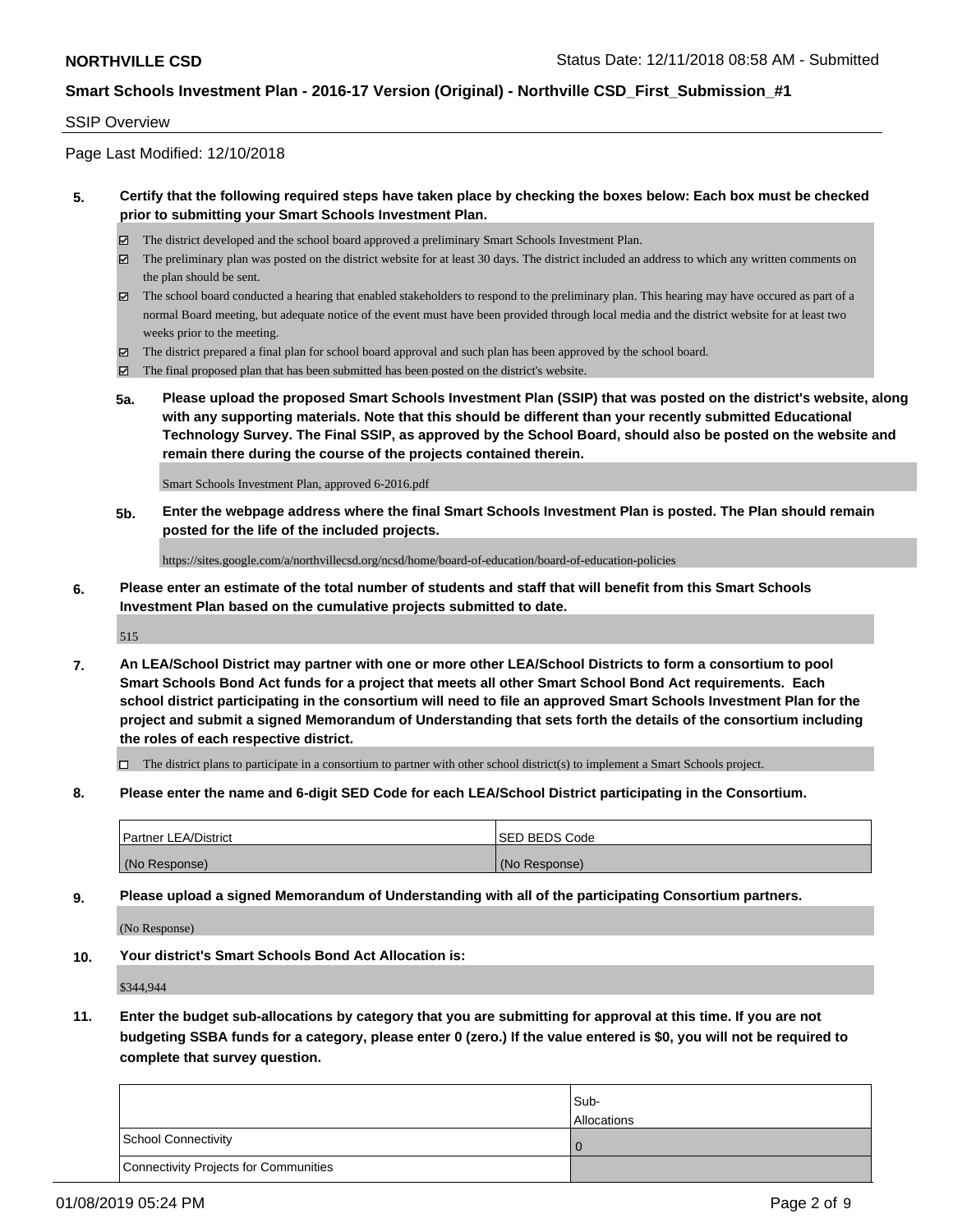# SSIP Overview

Page Last Modified: 12/10/2018

|                                    | Sub-<br>Allocations |
|------------------------------------|---------------------|
|                                    | $\Omega$            |
| Classroom Technology               | 132,748             |
| Pre-Kindergarten Classrooms        | $\Omega$            |
| Replace Transportable Classrooms   |                     |
| <b>High-Tech Security Features</b> |                     |
| Totals:                            | 132,748             |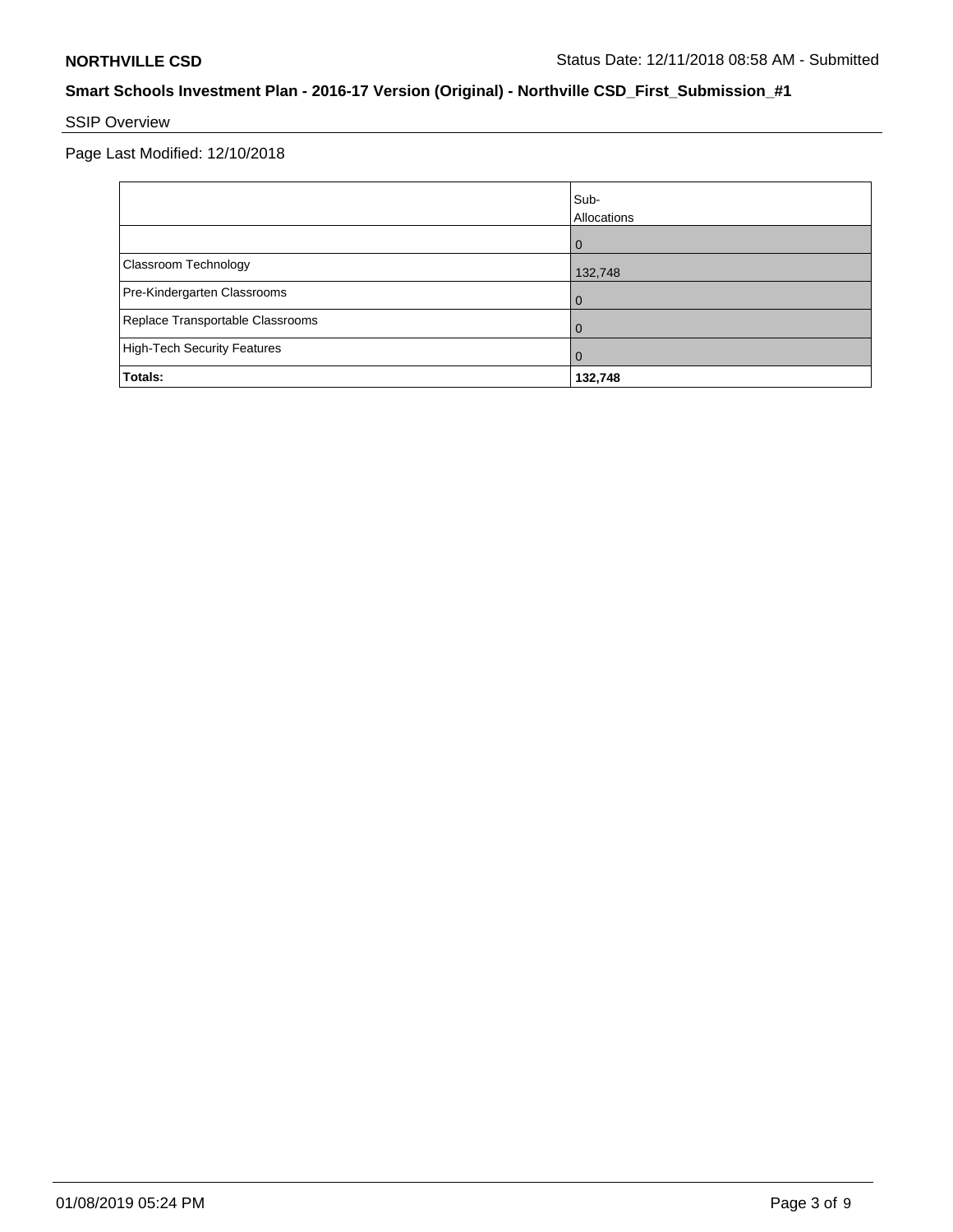### Classroom Learning Technology

Page Last Modified: 05/10/2018

**1. In order for students and faculty to receive the maximum benefit from the technology made available under the Smart Schools Bond Act, their school buildings must possess sufficient connectivity infrastructure to ensure that devices can be used during the school day. Smart Schools Investment Plans must demonstrate that sufficient infrastructure that meets the Federal Communications Commission's 100 Mbps per 1,000 students standard currently exists in the buildings where new devices will be deployed, or is a planned use of a portion of Smart Schools Bond Act funds, or is under development through another funding source.**

**Smart Schools Bond Act funds used for technology infrastructure or classroom technology investments must increase the number of school buildings that meet or exceed the minimum speed standard of 100 Mbps per 1,000 students and staff within 12 months. This standard may be met on either a contracted 24/7 firm service or a "burstable" capability. If the standard is met under the burstable criteria, it must be:**

**1. Specifically codified in a service contract with a provider, and**

**2. Guaranteed to be available to all students and devices as needed, particularly during periods of high demand, such as computer-based testing (CBT) periods.**

**Please describe how your district already meets or is planning to meet this standard within 12 months of plan submission.**

**Northville Central School District exceeds the minimum requirement established by the FCC. The district classrooms are contained within one building. We currently have a contract with Spectrum (formerly Time Warner) for Dedicated Internet Access of 100M and are using E-Rate funds to assist in the purchase of this service. Fiber connects the 3 wiring closets within the building. We have a mix of POE and non-POE GB switches connecting to classroom spaces.**

- **1a. If a district believes that it will be impossible to meet this standard within 12 months, it may apply for a waiver of this requirement, as described on the Smart Schools website. The waiver must be filed and approved by SED prior to submitting this survey.**
	- By checking this box, you are certifying that the school district has an approved waiver of this requirement on file with the New York State Education Department.

#### **2. Connectivity Speed Calculator (Required)**

|                         | Number of       | Multiply by | Divide by 1000 Current Speed |         | Expected                 | Expected Date |
|-------------------------|-----------------|-------------|------------------------------|---------|--------------------------|---------------|
|                         | <b>Students</b> | 100 Kbps    | to Convert to                | l in Mb | Speed to be              | When          |
|                         |                 |             | Required                     |         | Attained Within Required |               |
|                         |                 |             | Speed in Mb                  |         | 12 Months                | Speed Will be |
|                         |                 |             |                              |         |                          | Met           |
| <b>Calculated Speed</b> | 462             | 46.200      | 46.2                         | 100     | 100                      | met           |

**3. If the district wishes to have students and staff access the Internet from wireless devices within the school building, or in close proximity to it, it must first ensure that it has a robust Wi-Fi network in place that has sufficient bandwidth to meet user demand.**

**Please describe how you have quantified this demand and how you plan to meet this demand.**

**We currently have wireless access points (WAPs) in administrative areas and in alternating rooms throughout the building. Additionally, we have seven (7) external radios. While this generally meets our needs, we have seen a degradation of connectivity with increased usage of wireless devices. We find this especially so during large group use. Newer devices such as tablets also have issues in making a connection. Our ultimate goal is to update our wireless lan controller, upgrade our current wireless access points, and increase the number so that we would have wireless access points in every instructional area with additional wireless access points in heavy use areas, such as the media center.**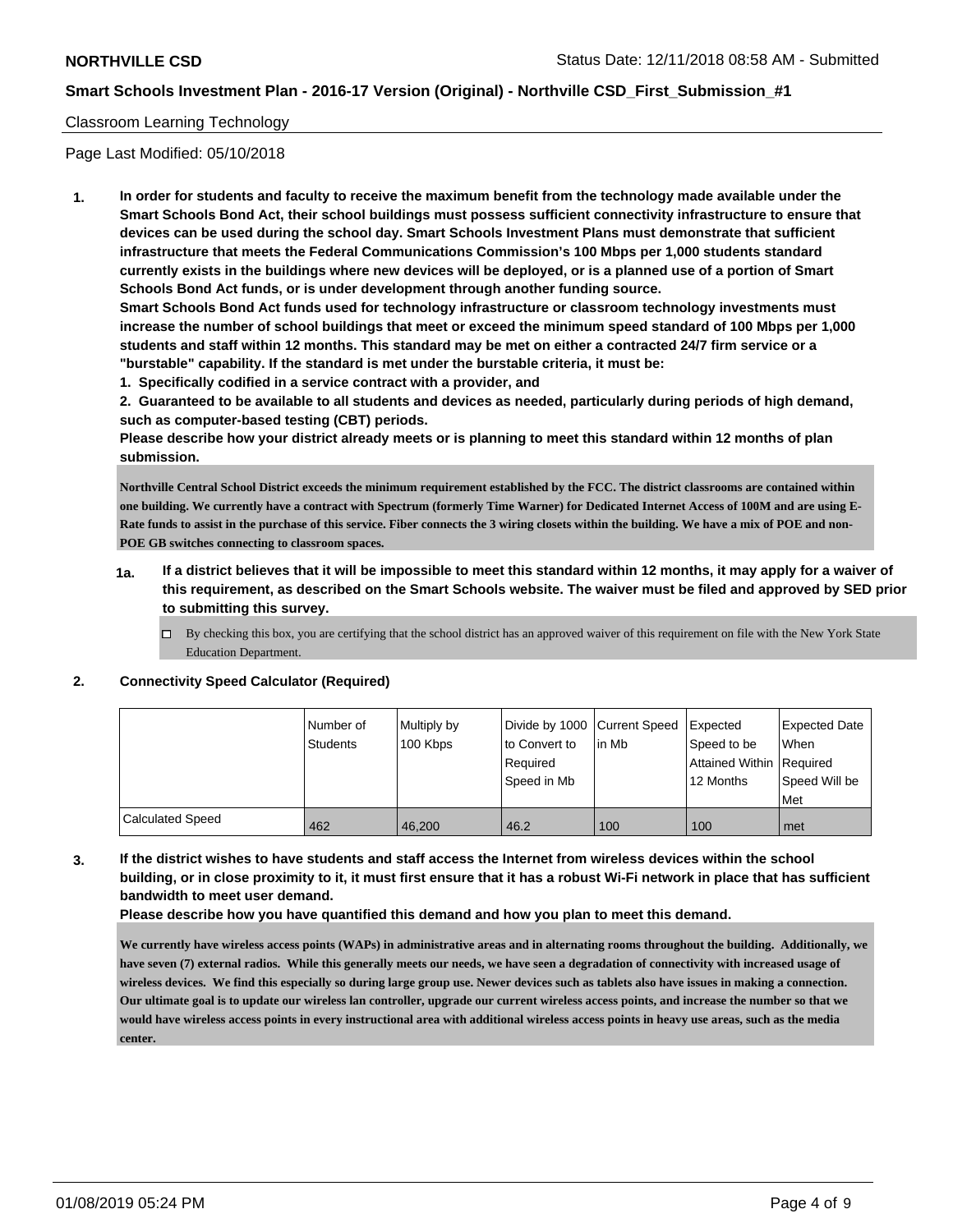### Classroom Learning Technology

Page Last Modified: 05/10/2018

- **4. All New York State public school districts are required to complete and submit an Instructional Technology Plan survey to the New York State Education Department in compliance with Section 753 of the Education Law and per Part 100.12 of the Commissioner's Regulations. Districts that include educational technology purchases as part of their Smart Schools Investment Plan must have a submitted and approved Instructional Technology Plan survey on file with the New York State Education Department.**
	- By checking this box, you are certifying that the school district has an approved Instructional Technology Plan survey on file with the New York State Education Department.
- **5. Describe the devices you intend to purchase and their compatibility with existing or planned platforms or systems. Specifically address the adequacy of each facility's electrical, HVAC and other infrastructure necessary to install and support the operation of the planned technology.**

 Through the Smart Schools Investment Plan, the district plans to purchase LED interactive monitors, document cameras, and a web conference bundle. We will also be acquiring Desktops and Chromebooks along with storage/charging carts These are already compatible with our system and will continue to be compatible as we upgrade in the future. Our electrical supply/infrastructure is already adequate to support additional devices.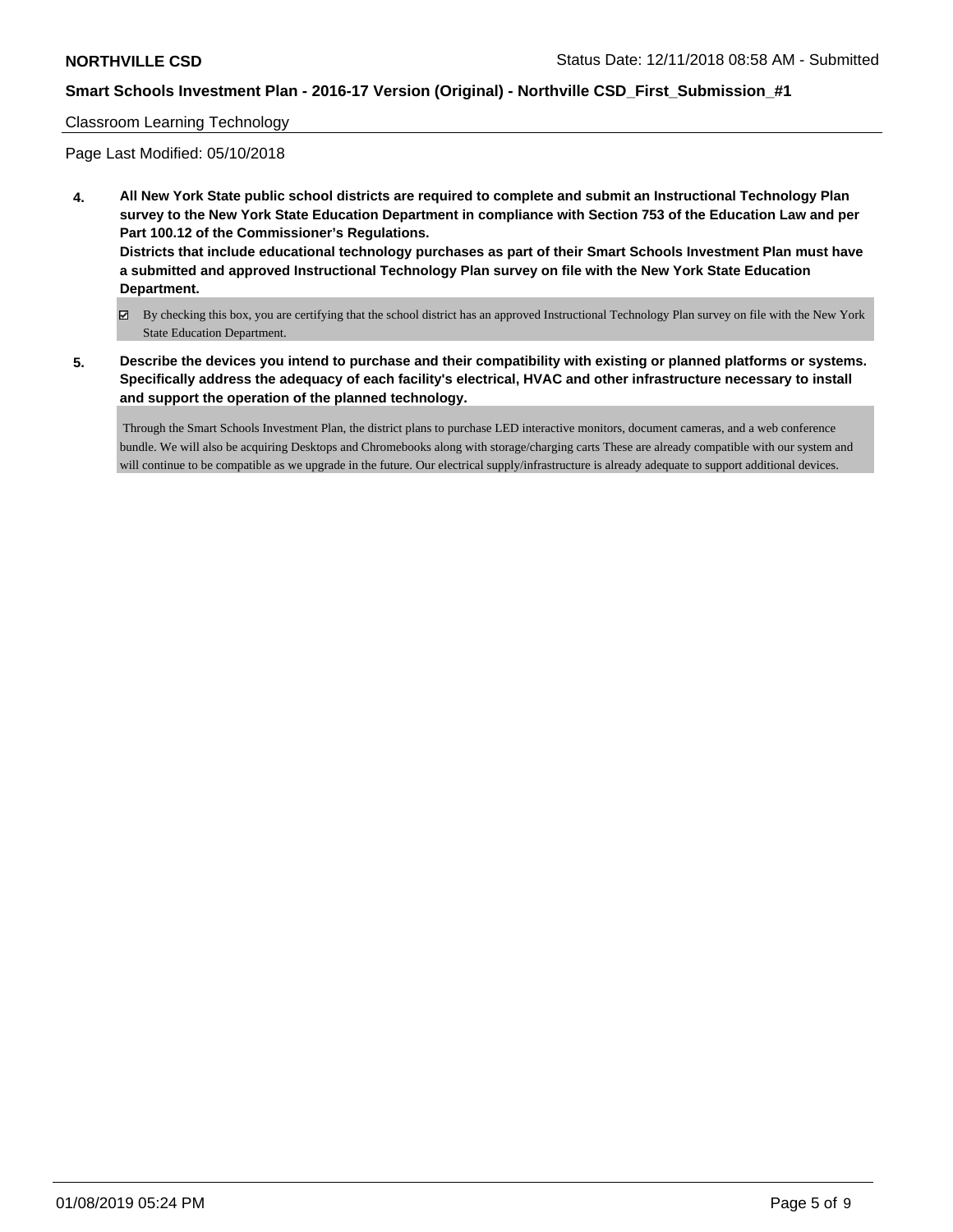#### Classroom Learning Technology

Page Last Modified: 05/10/2018

- **6. Describe how the proposed technology purchases will:**
	- **> enhance differentiated instruction;**
	- **> expand student learning inside and outside the classroom;**
	- **> benefit students with disabilities and English language learners; and**
	- **> contribute to the reduction of other learning gaps that have been identified within the district.**

**The expectation is that districts will place a priority on addressing the needs of students who struggle to succeed in a rigorous curriculum. Responses in this section should specifically address this concern and align with the district's Instructional Technology Plan (in particular Question 2 of E. Curriculum and Instruction: "Does the district's instructional technology plan address the needs of students with disabilities to ensure equitable access to instruction, materials and assessments?" and Question 3 of the same section: "Does the district's instructional technology plan address the provision of assistive technology specifically for students with disabilities to ensure access to and participation in the general curriculum?"**

To improve our instructional practice related to science, technology, engineering, arts and mathematics (STEAM) we need to make several purchases. Also, the SSBA funds will allow us to continue the expansion of our Google Suite For Education (GSFE) platform by putting more devices in the hands of students and teachers. The GSFE platform (Google Docs, Google Drive, Google Classroom, and Google sites) enables an incredible level of collaboration between students and teachers including (student-to-student, student-to teacher, and teacher-to teacher). GSFE allows students to not only work at their own pace, but it also allows students to communicate one on one with their teacher through email and comments. GSFE is also being used as a means of sharing between general education teachers and special-education teachers. This collaborative tool has increased the ability for special education teachers to review classroom teachers' lesson plans so that they can craft their plans for their individual students accordingly. Each of our special education classrooms will have laptops and Chromebooks that mirror the general education classrooms to ensure a seamless transition for students into the general education setting.

SSBA will also allow us to:

- Enhance Differentiated Instruction: The technology purchases will allow students to work through a rigorous curriculum at their own pace and complete varying computer based activities at their own level.
- Expand Learning: In NCS, teachers have begun to use "Google Docs" in an effort to provide real time feedback for their students. Students can use their Chromebooks at home to continue their learning. Teachers also use the concept of "flipping the classroom," providing an opportunity for students to preview the next day's lesson.
- Reduction of Learning Gaps: Reading continues to be an area where we have the biggest gap. Using their Chromebooks as well as interactive LCD monitors/document cameras they can complete activities to help close this reading gap. The activities are all geared towards the student's individual learning needs. In the upper levels, we utilize a reading program called STAR.
- Students with Disabilities: In NCS, the CSE Chairperson has the authority to authorize any piece of assistive technology that will assist students with disabilities both in and out of the classroom.
- ELL learners will benefit from the technology purchased, as they will have access to programs that allow for translation. Although our ELL students primarily use English, translation programs are necessary so that we may communicate any needs and updates to their family. Google translate has been a powerful tool in helping us do that. We also use ClassDoJo and our Facebook platform to reach out to ELL families. It can tell us if there are any families who use the translation option. We can then determine if our message was received by our ELL families.Chrome books also offer spell check, which assists our students in writing. Spellcheck allows them to be successful when submitting written pieces.ELL students have the option of learning the material presented to them through technology in their classrooms. More technology in the classrooms allows ELL students a variety of modalities to receive the information presented.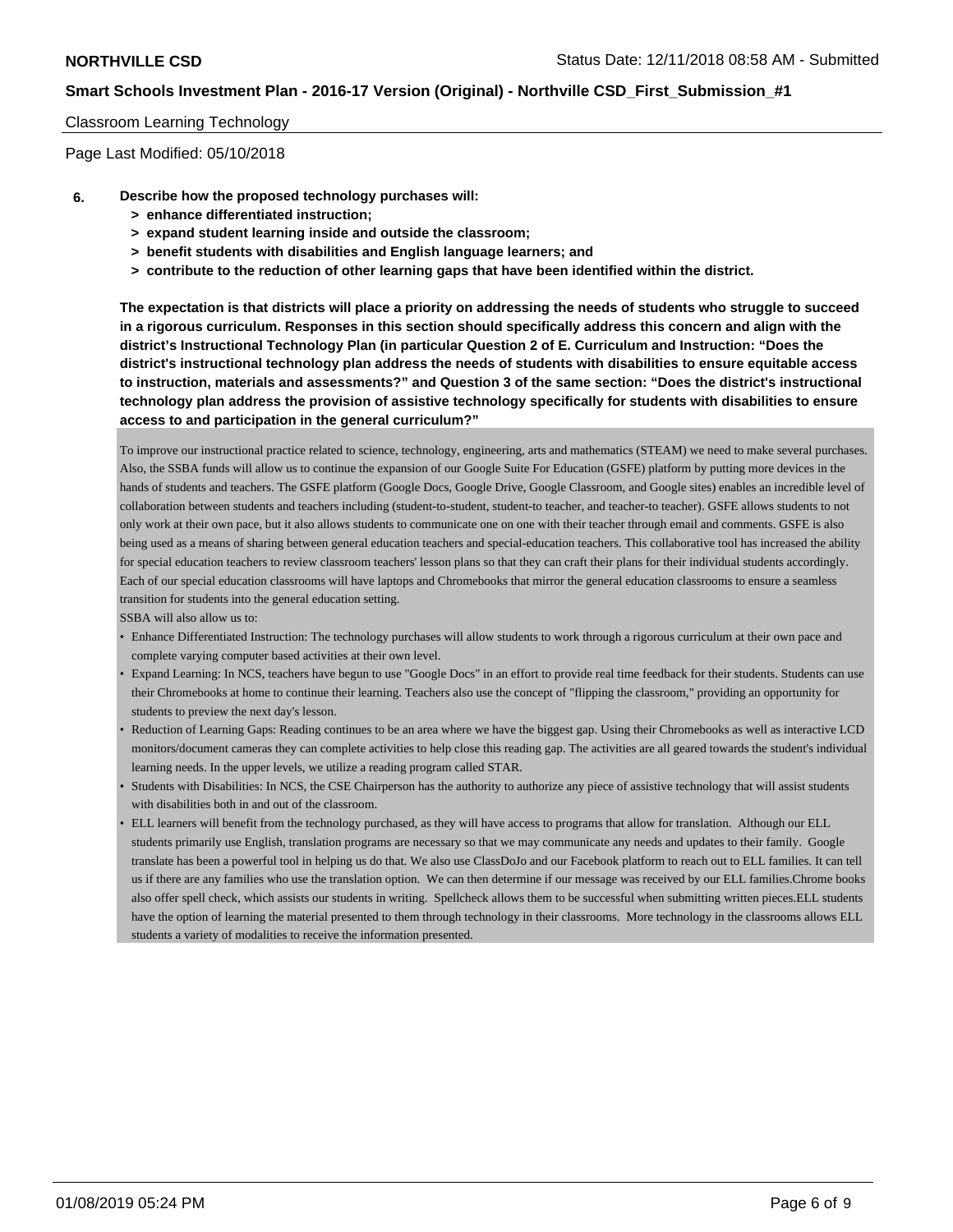#### Classroom Learning Technology

Page Last Modified: 05/10/2018

**7. Where appropriate, describe how the proposed technology purchases will enhance ongoing communication with parents and other stakeholders and help the district facilitate technology-based regional partnerships, including distance learning and other efforts.**

The district currently uses a Google Suite For Education platform for collaboration and communication between students and teachers. Because this is a cloud-based system, students and their parents have access to this system from any web-enabled device at home or school. The use of Google classroom for assignments continues to grow among our staff. As we replace more of their laptops with newer technology, more teachers will begin to use this valuable communication resource. We also have a web-based parent/student portal through PowerSchool for communication of Grades and other information such as Bus Routes, Notices, etc. The district is also in the process of creating a Student Virtual Learning Academy with online classes offered to students accessible from home and school. Also, since we are a member of NERIC, the interactive LED monitors will allow faculty and students to participate in interactive Professional Development and virtual field trips. Lastly, with the purchase of a conference webcam we will be able to better utilize distance learning and all of its opportunities that it offers (so we can breakdown the walls of the classroom in a cost-effective way).

**8. Describe the district's plan to provide professional development to ensure that administrators, teachers and staff can employ the technology purchased to enhance instruction successfully.**

**Note: This response should be aligned and expanded upon in accordance with your district's response to Question 1 of F. Professional Development of your Instructional Technology Plan: "Please provide a summary of professional development offered to teachers and staff, for the time period covered by this plan, to support technology to enhance teaching and learning. Please include topics, audience and method of delivery within your summary."**

All faculty has the opportunity to utilize HFM BOCES for their own high-quality professional development in many different areas, including but not limited to, technology, curriculum development, and assessment. The region also holds bi-monthly TAG meetings (Technology Advisory Group) for all administrators. These meetings also provide for robust networking opportunities. In NCS, we also have individual faculty that will assist others as needed. We work with neighboring schools on collaboration if there is a greater regional need for professional development. The District is currently expanding the role of our Teacher Leaders and teacher collaborators. NCS has also launched its own in-house PD strictly for technology and it's integration. These classes meet monthly and cover a wide range of topics.

- **9. Districts must contact the SUNY/CUNY teacher preparation program that supplies the largest number of the district's new teachers to request advice on innovative uses and best practices at the intersection of pedagogy and educational technology.**
	- By checking this box, you certify that you have contacted the SUNY/CUNY teacher preparation program that supplies the largest number of your new teachers to request advice on these issues.
	- **9a. Please enter the name of the SUNY or CUNY Institution that you contacted.**

School of Education, University at Albany, SUNY

**9b. Enter the primary Institution phone number.**

518-442-5010

**9c. Enter the name of the contact person with whom you consulted and/or will be collaborating with on innovative uses of technology and best practices.**

Jianwei Zhang

**10. A district whose Smart Schools Investment Plan proposes the purchase of technology devices and other hardware must account for nonpublic schools in the district.**

**Are there nonpublic schools within your school district?**

- Yes
- **Z** No
- **11. Nonpublic Classroom Technology Loan Calculator**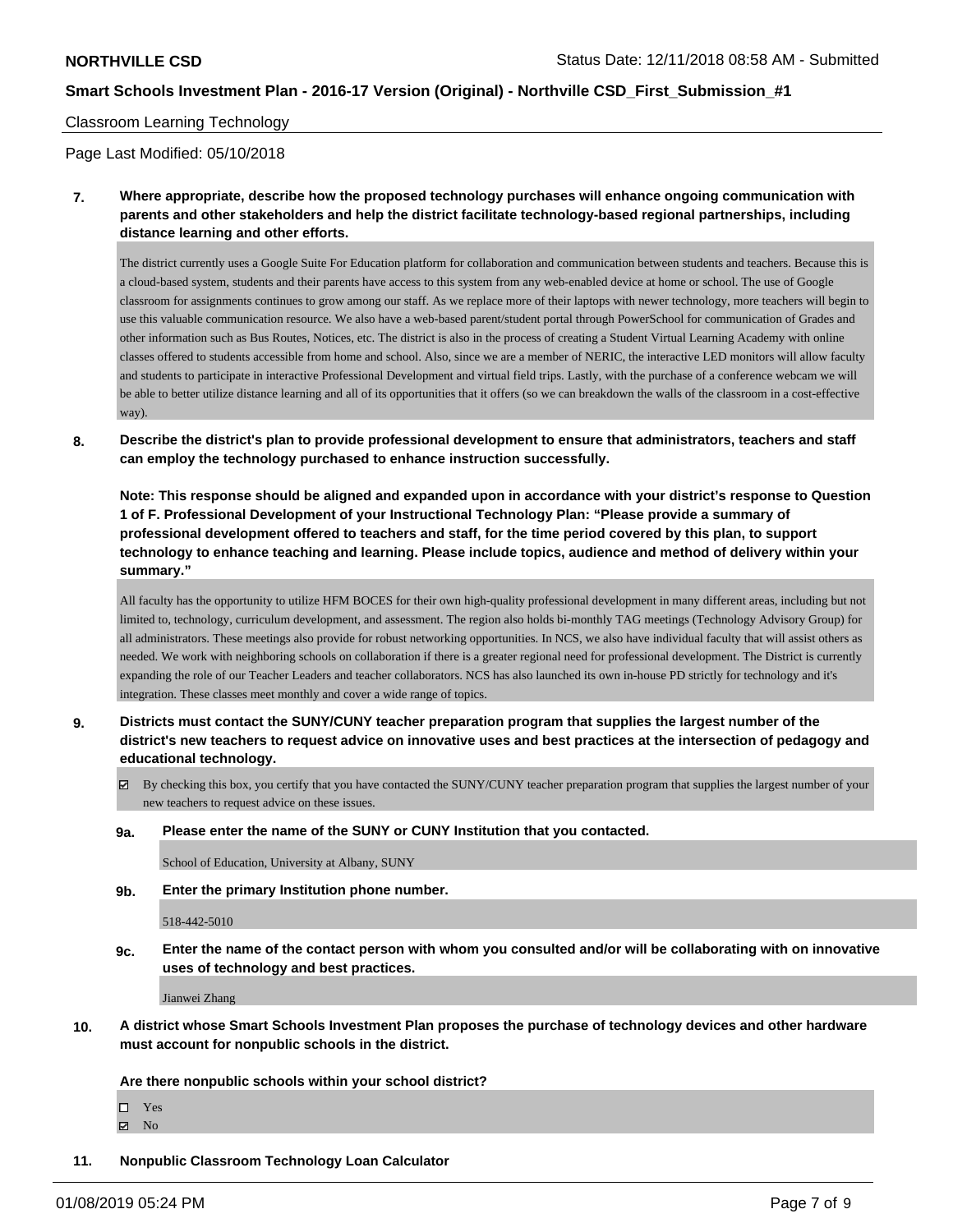### Classroom Learning Technology

Page Last Modified: 05/10/2018

**The Smart Schools Bond Act provides that any Classroom Learning Technology purchases made using Smart Schools funds shall be lent, upon request, to nonpublic schools in the district. However, no school district shall be required to loan technology in amounts greater than the total obtained and spent on technology pursuant to the Smart Schools Bond Act and the value of such loan may not exceed the total of \$250 multiplied by the nonpublic school enrollment in the base year at the time of enactment.**

**See:**

**http://www.p12.nysed.gov/mgtserv/smart\_schools/docs/Smart\_Schools\_Bond\_Act\_Guidance\_04.27.15\_Final.pdf.**

|                                       | 1. Classroom<br>Technology<br>Sub-allocation | 2. Public<br>l Enrollment<br>(2014-15) | l 3. Nonpublic<br>l Enrollment<br>$(2014 - 15)$ | I4. Sum of<br>Public and<br>l Nonpublic<br>Enrollment                                         | 15. Total Per<br>Pupil Sub-<br>l allocation | l 6. Total<br>Nonpublic Loan<br>Amount |
|---------------------------------------|----------------------------------------------|----------------------------------------|-------------------------------------------------|-----------------------------------------------------------------------------------------------|---------------------------------------------|----------------------------------------|
| Calculated Nonpublic Loan<br>l Amount |                                              |                                        |                                                 | (No Response)   (No Response)   (No Response)   (No Response)   (No Response)   (No Response) |                                             |                                        |

**12. To ensure the sustainability of technology purchases made with Smart Schools funds, districts must demonstrate a long-term plan to maintain and replace technology purchases supported by Smart Schools Bond Act funds. This sustainability plan shall demonstrate a district's capacity to support recurring costs of use that are ineligible for Smart Schools Bond Act funding such as device maintenance, technical support, Internet and wireless fees, maintenance of hotspots, staff professional development, building maintenance and the replacement of incidental items. Further, such a sustainability plan shall include a long-term plan for the replacement of purchased devices and equipment at the end of their useful life with other funding sources.**

 $\boxtimes$  By checking this box, you certify that the district has a sustainability plan as described above.

**13. Districts must ensure that devices purchased with Smart Schools Bond funds will be distributed, prepared for use, maintained and supported appropriately. Districts must maintain detailed device inventories in accordance with generally accepted accounting principles.**

By checking this box, you certify that the district has a distribution and inventory management plan and system in place.

**14. If you are submitting an allocation for Classroom Learning Technology complete this table. Note that the calculated Total at the bottom of the table must equal the Total allocation for this category that you entered in the SSIP Overview overall budget.**

|                          | Sub-Allocation |
|--------------------------|----------------|
| Interactive Whiteboards  | 91,047         |
| <b>Computer Servers</b>  | (No Response)  |
| <b>Desktop Computers</b> | 11,110         |
| Laptop Computers         | 9,600          |
| <b>Tablet Computers</b>  | (No Response)  |
| <b>Other Costs</b>       | 20,991         |
| Totals:                  | 132,748        |

**15. Please detail the type, quantity, per unit cost and total cost of the eligible items under each sub-category. This is especially important for any expenditures listed under the "Other" category. All expenditures must be capital-bond eligible to be reimbursed through the SSBA. If you have any questions, please contact us directly through smartschools@nysed.gov.**

**Please specify in the "Item to be Purchased" field which specific expenditures and items are planned to meet the district's nonpublic loan requirement, if applicable.**

**NOTE: Wireless Access Points that will be loaned/purchased for nonpublic schools should ONLY be included in**